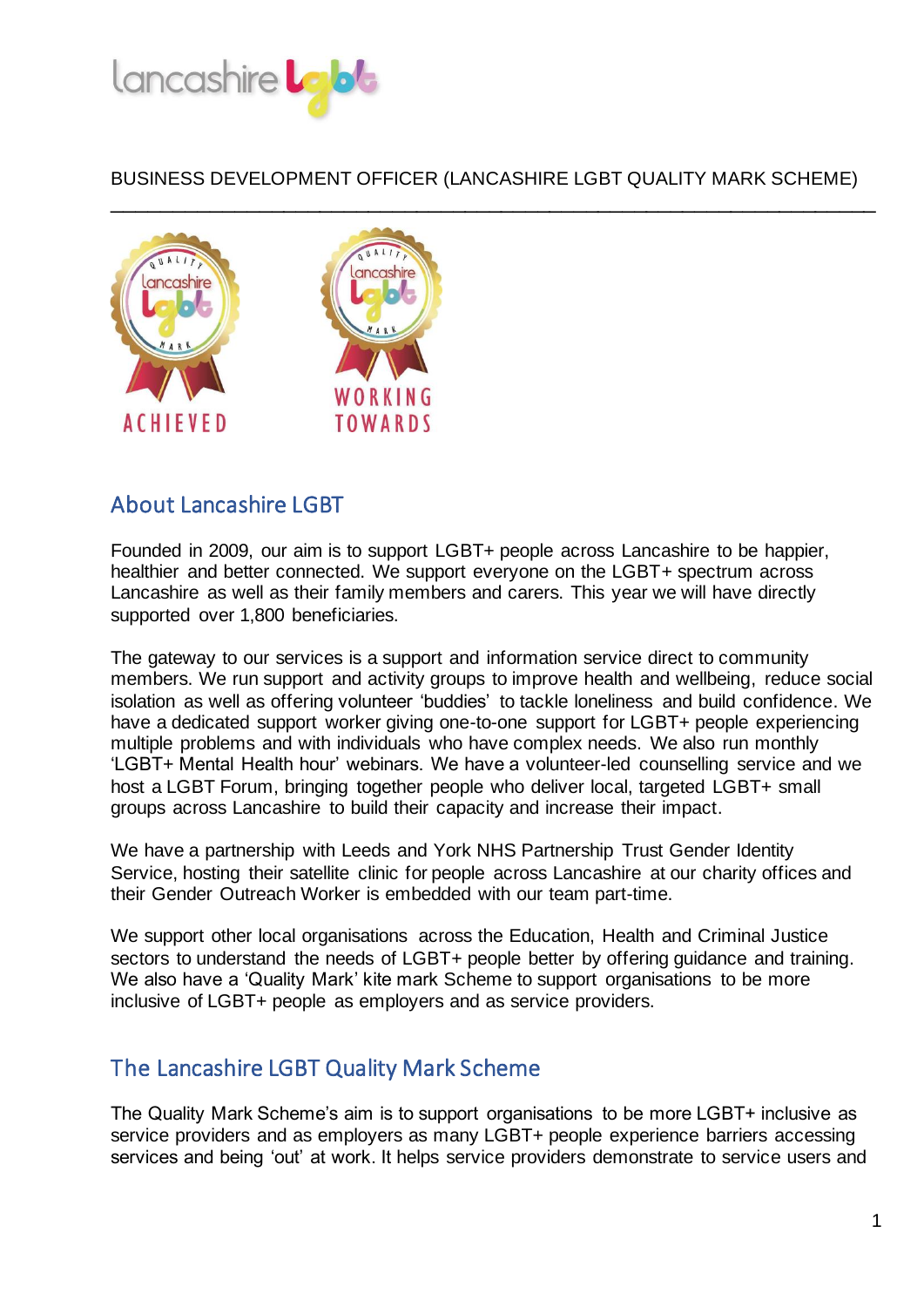

to staff and volunteers that the organisation has taken steps to improve their offer for LGBT+ people, internally and externally. The whole focus of the Lancashire LGBT Quality Mark Scheme is to make life better for LGBT+ people.

The Lancashire LGBT Quality Mark Scheme's origins were from the Navajo Partnership and the Navajo Charter Mark, which was developed in Lancashire. The Navajo Charter Mark Scheme was formally handed over to Lancashire LGBT in 2012 and was brought up to date and launched in 2015 as the Lancashire LGBT Quality Mark. Since then, 60 organisations have engaged with the Scheme.

# Developing the Quality Mark scheme

The Business Development role will primarily be focused on developing our Quality Mark scheme to the next level. A key priority for Lancashire LGBT is to engage more private sector and public sector organisations in the Scheme, to grow awareness and take-up of the Scheme - with the longer-term view of generating sustainable income for our charity.

Key responsibilities will include:

- Business Development: Enhancing the current offer and stimulating new investment into the Scheme. Exploring new investment models for the Scheme to support its sustainability.
- Scheme Management: Maintaining, developing and managing relationships with the existing portfolio of Scheme members and those undergoing the process.
- Relationship building: Identifying, researching and targeting organisations as prospective Scheme holders.
- Profile and reach: Reviewing organisational assessments and organising award events.
- Digital Development: Developing a dedicated webspace for the Quality Mark Scheme with a directory of organisations that currently hold the Quality Mark at either Achieved or Working Towards level. Identifying opportunities to monetise web profiling and advertising for organisations. Also exploring digital solutions to improve processes related to the Scheme.

If you would like an informal chat about this role, please contact Lewis Turner Chief Executive Lancashire LGBT Derby House, Lytham Rd, Preston PR2 8JE [lewist@lancslgbt.org.uk](mailto:lewist@lancslgbt.org.uk) Mobile: 07788 294993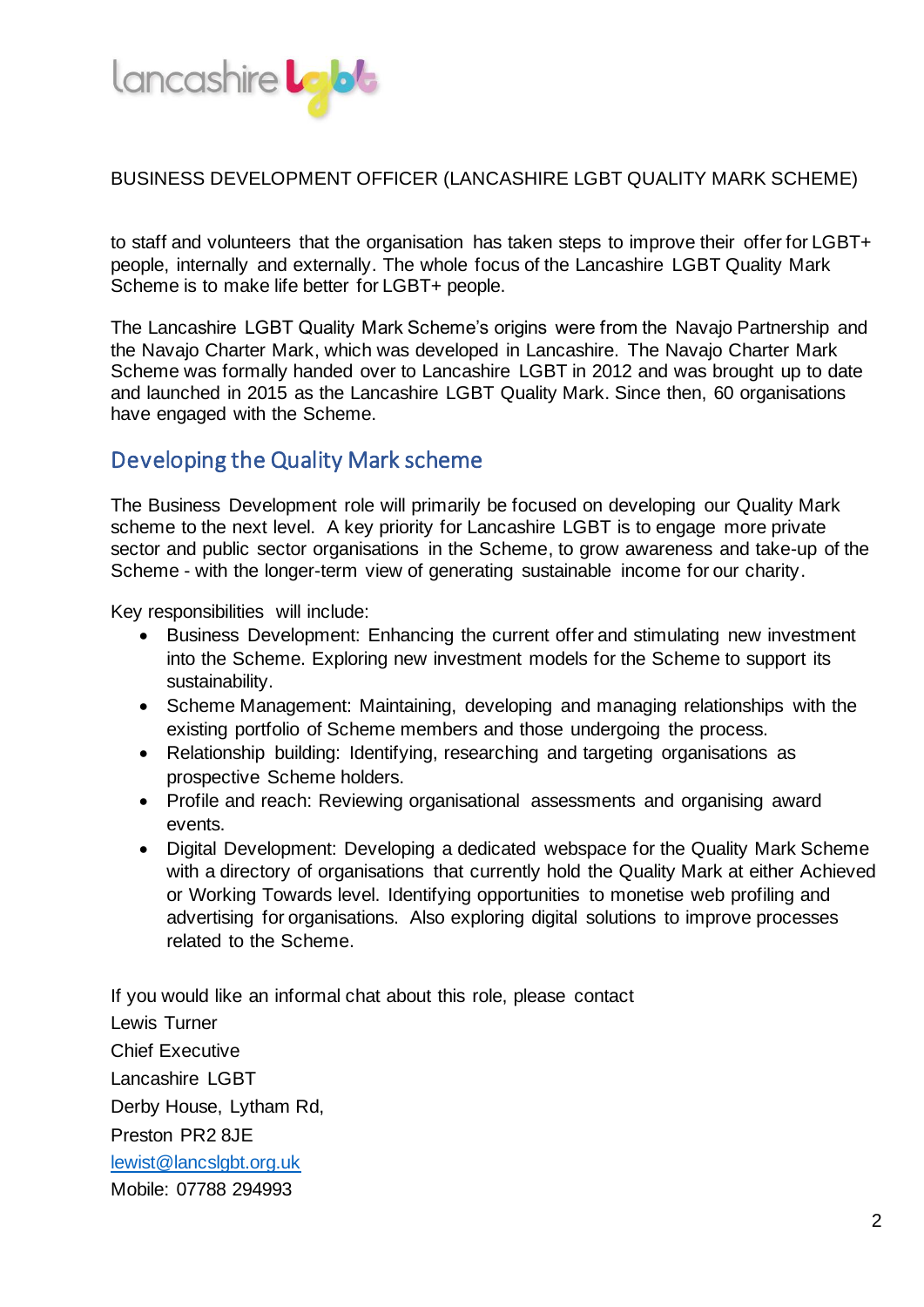

| <b>JOB DESCRIPTION</b>                                                                                                                                                                                                                                                                                                                       |                                                                                                                                                                                                                                                        |  |
|----------------------------------------------------------------------------------------------------------------------------------------------------------------------------------------------------------------------------------------------------------------------------------------------------------------------------------------------|--------------------------------------------------------------------------------------------------------------------------------------------------------------------------------------------------------------------------------------------------------|--|
| Job Title: Business Development Officer<br><b>Responsible to: Chief Executive</b>                                                                                                                                                                                                                                                            | Salary: (FTE<br>£38,025)<br>£16,225 $(P.A)$<br>Hours: $16(P.W)$<br>This post is fully<br>funded for one year<br>with a view for the<br>salary being<br>subsequently<br>subsidised by<br>income generation<br><b>Closing date:</b><br>midnight 27.02.22 |  |
|                                                                                                                                                                                                                                                                                                                                              | Interview date:<br>15.03.2022                                                                                                                                                                                                                          |  |
| <b>District: Lancashire</b>                                                                                                                                                                                                                                                                                                                  |                                                                                                                                                                                                                                                        |  |
| <b>Key Responsibilities</b>                                                                                                                                                                                                                                                                                                                  |                                                                                                                                                                                                                                                        |  |
| 1. Work as part of a team with partners and volunteers - acknowledge receipt of,<br>show understanding of and work in accordance with all Lancashire LGBT<br>policies, procedures and guidelines - carry out duties in a way which reflects that<br>Lancashire LGBT is committed to equality of opportunity and anti-oppressive<br>practices |                                                                                                                                                                                                                                                        |  |
| 2. Conduct the duties of the job description in accordance with the operational<br>policies of Lancashire LGBT, including but not limited to the equality and<br>diversity policy and code of conduct                                                                                                                                        |                                                                                                                                                                                                                                                        |  |
| 3. Prepare for and participate in line management supervision on a regular basis                                                                                                                                                                                                                                                             |                                                                                                                                                                                                                                                        |  |
| 4. Maintain accurate and up to date project records on Lancashire LGBT system                                                                                                                                                                                                                                                                |                                                                                                                                                                                                                                                        |  |
| 5. Prepare for and attend an annual appraisal with the Chief Executive                                                                                                                                                                                                                                                                       |                                                                                                                                                                                                                                                        |  |
| 6. Adhere to time management procedures and prioritise your own workload as<br>agreed through the supervision process in accordance with Lancashire LGBT<br>policies and procedures                                                                                                                                                          |                                                                                                                                                                                                                                                        |  |
| 7. Be responsible for the confidential maintenance of participant records and other<br>relevant documents in line with Data Protection legislation                                                                                                                                                                                           |                                                                                                                                                                                                                                                        |  |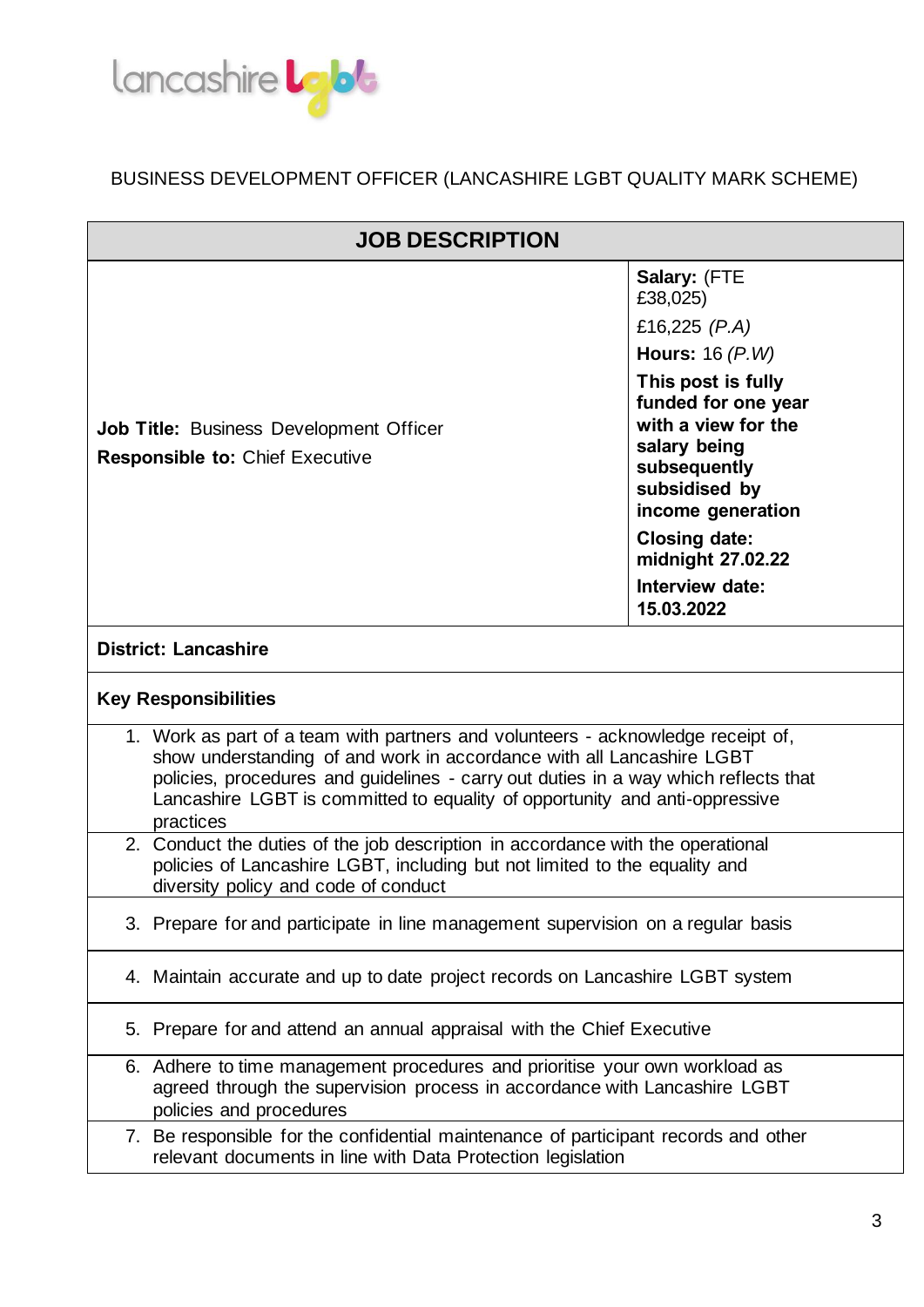

- 8. Attend and participate in any in-house or external training as may be appropriate
- 9. Maintain good working relations with Trustees, staff, volunteers and other stakeholders
- 10. Undertake any other reasonable duties as may be required and agreed with the Chief Executive

### **Key Duties**

- 1. Exploring new investment models for the Scheme to support its sustainability
- 2. Relationship Building: Identifying, researching and targeting organisations as prospective Scheme holders
- 3. Business Development: Enhancing the current offer and stimulating new investment into the Scheme
- 4. Digital Development: Developing a dedicated webspace for the Quality Mark Scheme
- 5. Scheme Management: Maintaining, developing and managing relationships with the existing portfolio of Scheme members and those undergoing the process
- 6. Working flexibly and responsively
- 7. Carrying out monitoring and evaluation activities
- 8. Providing regular reports on activities and outcomes to Chief Executive
- 9. These duties may be modified from time to time to suit the needs of the charity